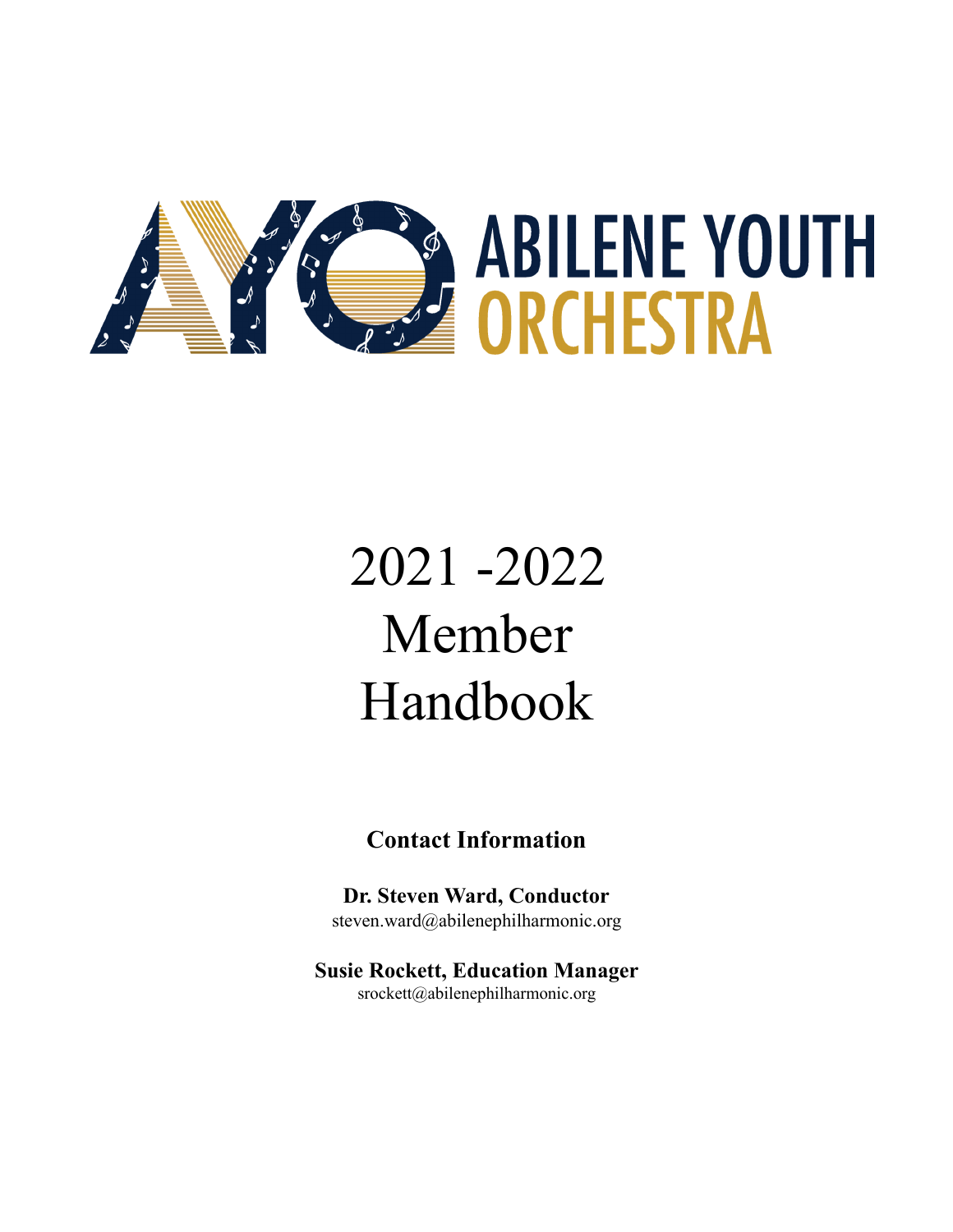#### **Purpose**

The Abilene Youth Orchestra (AYO) is a full symphony youth orchestra that provides a unique opportunity for talented young musicians in the Big Country to perform advanced repertoire that will challenge and inspire.

The primary purpose of the AYO is to provide its members with exemplary symphonic training and performance opportunities and to inspire a culture of musical excellence. In doing so, the organization promotes advanced musical education and offers quality music to the community. The AYO recognizes the excellent musical education and private instruction that students in the Big Country receive and seeks to provide the opportunity for talented student musicians to perform together in a full symphonic setting.

The AYO exists for the benefit of young musicians, responds to their needs, and keeps their interest in music education paramount. The organization does not discriminate on the basis of race, color, national origin, religion, gender, sexual orientation, or economic status.

### **Attendance**

It is expected that members of the AYO attend ALL rehearsals and performances. Orchestral music is a group experience, yet each individual is very important. The absence of one person changes the sound and dynamic of the entire group. It is therefore understood that the commitment to the AYO rehearsal and performance itinerary should be highly prioritized.

Students should be tuned and in their assigned seat at least five minutes before rehearsal begins. Tardiness and absences will be considered in the determination of chair positions. Students should request an excused absence by filling out an Absence Excuse Form in the AYO Members section of www.ayo.abilenephilharmonic.org at least two weeks in advance. In case of unexpected illness or emergency, the student should contact Susie Rockett at 325-677-6710.

Please remember that AYO members are guests at Abilene Christian University and are expected to act accordingly. Please show respect for the private property of others and the University.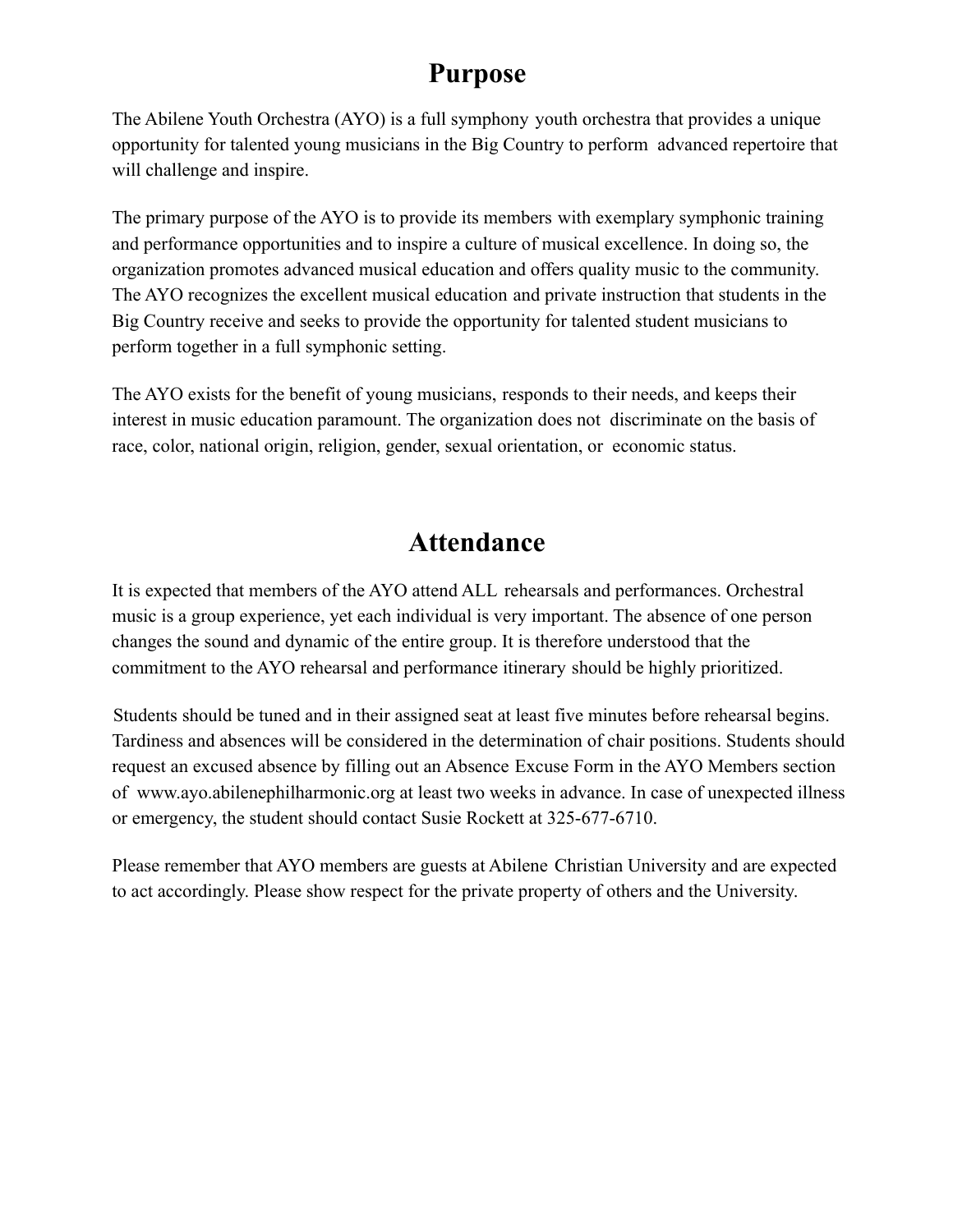## **Expectations**

1. Come to rehearsal prepared. Listen to all musical selections and practice individual parts prior to each rehearsal.

2. Always be punctual. To be on time is LATE, to be early is ON TIME!

3. Have a pencil on your stand at all rehearsals.

4. Mark changes/reminders in the music at the time it is discussed and do not rely on memory.

- 5. Treat sheet music with care.
- 6. Listen quietly when instructions are given.
- 7. Do not tap feet or cross legs/ankles.

# **Parent/Guardian Participation**

Parent/guardian interest and active involvement of the child's support system enhances complete development of a student's musical ability. The AYO asks parents/guardians to:

1. Encourage students to practice at home and listen to the music they are preparing.

2. Drop off and pick up students on time. (10-15 minutes early is a good idea so they have time to get to their seats and get their instruments ready.)

3. Attend all concerts and support our AYO musicians.

# **Concert Dress**

#### **There are three options for AYO Concert Dress:**

- 1. Black dress shirt, black slacks, black socks, black dress shoes
- 2. Long black dress or long black skirt/pants with black blouse (elbow length or longer), black shoes
- 3. AYO t-shirt, jeans (no holes, rips, etc.), tennis shoes